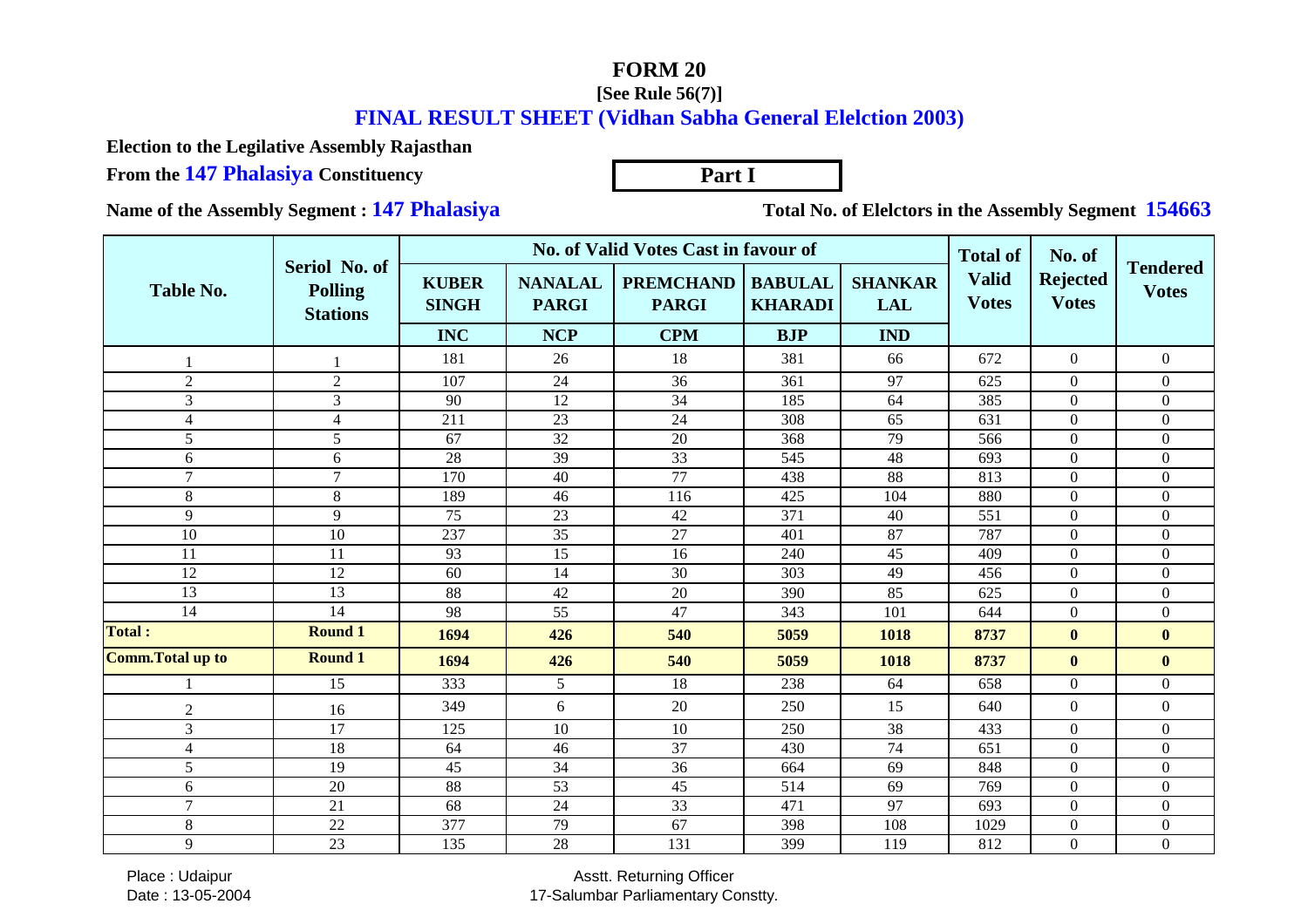|                          |                                                    |                              | No. of Valid Votes Cast in favour of | <b>Total of</b>                  | No. of                           |                              |                              |                                 |                                 |
|--------------------------|----------------------------------------------------|------------------------------|--------------------------------------|----------------------------------|----------------------------------|------------------------------|------------------------------|---------------------------------|---------------------------------|
| <b>Table No.</b>         | Seriol No. of<br><b>Polling</b><br><b>Stations</b> | <b>KUBER</b><br><b>SINGH</b> | <b>NANALAL</b><br><b>PARGI</b>       | <b>PREMCHAND</b><br><b>PARGI</b> | <b>BABULAL</b><br><b>KHARADI</b> | <b>SHANKAR</b><br><b>LAL</b> | <b>Valid</b><br><b>Votes</b> | <b>Rejected</b><br><b>Votes</b> | <b>Tendered</b><br><b>Votes</b> |
|                          |                                                    | <b>INC</b>                   | <b>NCP</b>                           | <b>CPM</b>                       | <b>BJP</b>                       | <b>IND</b>                   |                              |                                 |                                 |
| 10                       | 24                                                 | 58                           | 33                                   | 168                              | 164                              | 49                           | 472                          | $\overline{0}$                  | $\theta$                        |
| $\overline{11}$          | 25                                                 | 67                           | $\overline{39}$                      | 233                              | 146                              | 31                           | 516                          | $\mathbf{0}$                    | $\mathbf{0}$                    |
| 12                       | 26                                                 | $\overline{31}$              | $\overline{11}$                      | 257                              | 98                               | 58                           | 455                          | $\mathbf{0}$                    | $\overline{0}$                  |
| 13                       | $\overline{27}$                                    | 70                           | 30                                   | 247                              | 122                              | 54                           | 523                          | $\mathbf{0}$                    | $\overline{0}$                  |
| $\overline{14}$          | $\overline{28}$                                    | 47                           | 21                                   | 263                              | 63                               | 60                           | 454                          | $\mathbf{0}$                    | $\overline{0}$                  |
| <b>Total:</b>            | <b>Round 2</b>                                     | 1857                         | 419                                  | 1565                             | 4207                             | 905                          | 8953                         | $\bf{0}$                        | $\bf{0}$                        |
| <b>Comm. Total up to</b> | <b>Round 2</b>                                     | 3551                         | 845                                  | 2105                             | 9266                             | 1923                         | 17690                        | $\bf{0}$                        | $\bf{0}$                        |
|                          | 29                                                 | 311                          | 59                                   | 101                              | 359                              | 87                           | 917                          | $\boldsymbol{0}$                | $\overline{0}$                  |
| $\overline{2}$           | 30                                                 | 82                           | 12                                   | 141                              | 82                               | 39                           | 356                          | $\mathbf{0}$                    | $\boldsymbol{0}$                |
| $\overline{3}$           | $\overline{31}$                                    | 197                          | 49                                   | 185                              | 318                              | 74                           | 823                          | $\mathbf{0}$                    | $\overline{0}$                  |
| $\overline{4}$           | $\overline{32}$                                    | 294                          | $\overline{53}$                      | $\overline{30}$                  | $\overline{315}$                 | 85                           | 777                          | $\overline{0}$                  | $\overline{0}$                  |
| 5                        | $\overline{33}$                                    | 257                          | $\overline{22}$                      | 18                               | 246                              | 113                          | 656                          | $\mathbf{0}$                    | $\overline{0}$                  |
| 6                        | 34                                                 | 38                           | 29                                   | 194                              | 210                              | 52                           | 523                          | $\mathbf{0}$                    | $\mathbf{0}$                    |
| $\overline{7}$           | $\overline{35}$                                    | 87                           | 38                                   | 231                              | 327                              | 103                          | 786                          | $\mathbf{0}$                    | $\overline{0}$                  |
| 8                        | $\overline{36}$                                    | 151                          | $\overline{10}$                      | 9                                | 253                              | $\overline{34}$              | 457                          | $\Omega$                        | $\Omega$                        |
| 9                        | 37                                                 | 394                          | 36                                   | 42                               | 122                              | 69                           | 663                          | $\overline{0}$                  | $\overline{0}$                  |
| 10                       | $\overline{38}$                                    | 154                          | $24\,$                               | $\overline{75}$                  | 193                              | 72                           | $\overline{518}$             | $\mathbf{0}$                    | $\overline{0}$                  |
| 11                       | $\overline{39}$                                    | $\overline{42}$              | 42                                   | 215                              | 474                              | $\overline{72}$              | 845                          | $\mathbf{0}$                    | $\overline{0}$                  |
| 12                       | 40                                                 | 62                           | 27                                   | 73                               | 282                              | 47                           | 491                          | $\overline{0}$                  | $\overline{0}$                  |
| $\overline{13}$          | $\overline{41}$                                    | 185                          | $\overline{30}$                      | 269                              | $\overline{77}$                  | $\overline{30}$              | 591                          | $\mathbf{0}$                    | $\overline{0}$                  |
| $\overline{14}$          | 42                                                 | 70                           | $\overline{19}$                      | 131                              | $\overline{224}$                 | $\overline{57}$              | $\overline{501}$             | $\overline{0}$                  | $\overline{0}$                  |
| <b>Total:</b>            | <b>Round 3</b>                                     | 2324                         | 450                                  | 1714                             | 3482                             | 934                          | 8904                         | $\bf{0}$                        | $\bf{0}$                        |
| <b>Comm. Total up to</b> | <b>Round 3</b>                                     | 5875                         | 1295                                 | 3819                             | 12748                            | 2857                         | 26594                        | $\mathbf{0}$                    | $\bf{0}$                        |
|                          | 43                                                 | 58                           | 19                                   | 301                              | 126                              | 32                           | 536                          | $\overline{0}$                  | $\overline{0}$                  |
| $\overline{2}$           | 44                                                 | 90                           | 33                                   | 103                              | 244                              | 60                           | 530                          | $\Omega$                        | $\overline{0}$                  |
| 3                        | $\overline{45}$                                    | $\overline{271}$             | $\overline{14}$                      | 73                               | 27                               | 70                           | 455                          | $\mathbf{0}$                    | $\overline{0}$                  |
| $\overline{4}$           | 46                                                 | 169                          | 25                                   | $\overline{27}$                  | 175                              | 98                           | 494                          | $\mathbf{0}$                    | $\overline{0}$                  |
| 5                        | 47                                                 | $\overline{38}$              | $\overline{7}$                       | 267                              | $\overline{19}$                  | 18                           | 349                          | $\mathbf{0}$                    | $\mathbf{0}$                    |
| 6                        | 48                                                 | 533                          | $\overline{25}$                      | 45                               | 197                              | $\overline{34}$              | 834                          | $\overline{0}$                  | $\overline{0}$                  |
| $\overline{7}$           | 49                                                 | 245                          | 12                                   | 75                               | 215                              | 66                           | 613                          | $\mathbf{0}$                    | $\Omega$                        |
| 8                        | 50                                                 | 115                          | $\,8\,$                              | 212                              | 130                              | 79                           | 544                          | $\mathbf{0}$                    | $\overline{0}$                  |
| 9                        | $\overline{51}$                                    | 64                           | $\overline{8}$                       | 129                              | 142                              | $\overline{51}$              | 394                          | $\overline{0}$                  | $\overline{0}$                  |
| 10                       | 52                                                 | 187                          | 20                                   | 227                              | 116                              | 73                           | 623                          | $\boldsymbol{0}$                | $\boldsymbol{0}$                |
| 11                       | $\overline{53}$                                    | 100                          | $\overline{18}$                      | 381                              | 100                              | 148                          | 747                          | $\overline{0}$                  | $\overline{0}$                  |

Place : Udaipur Date : 13-05-2004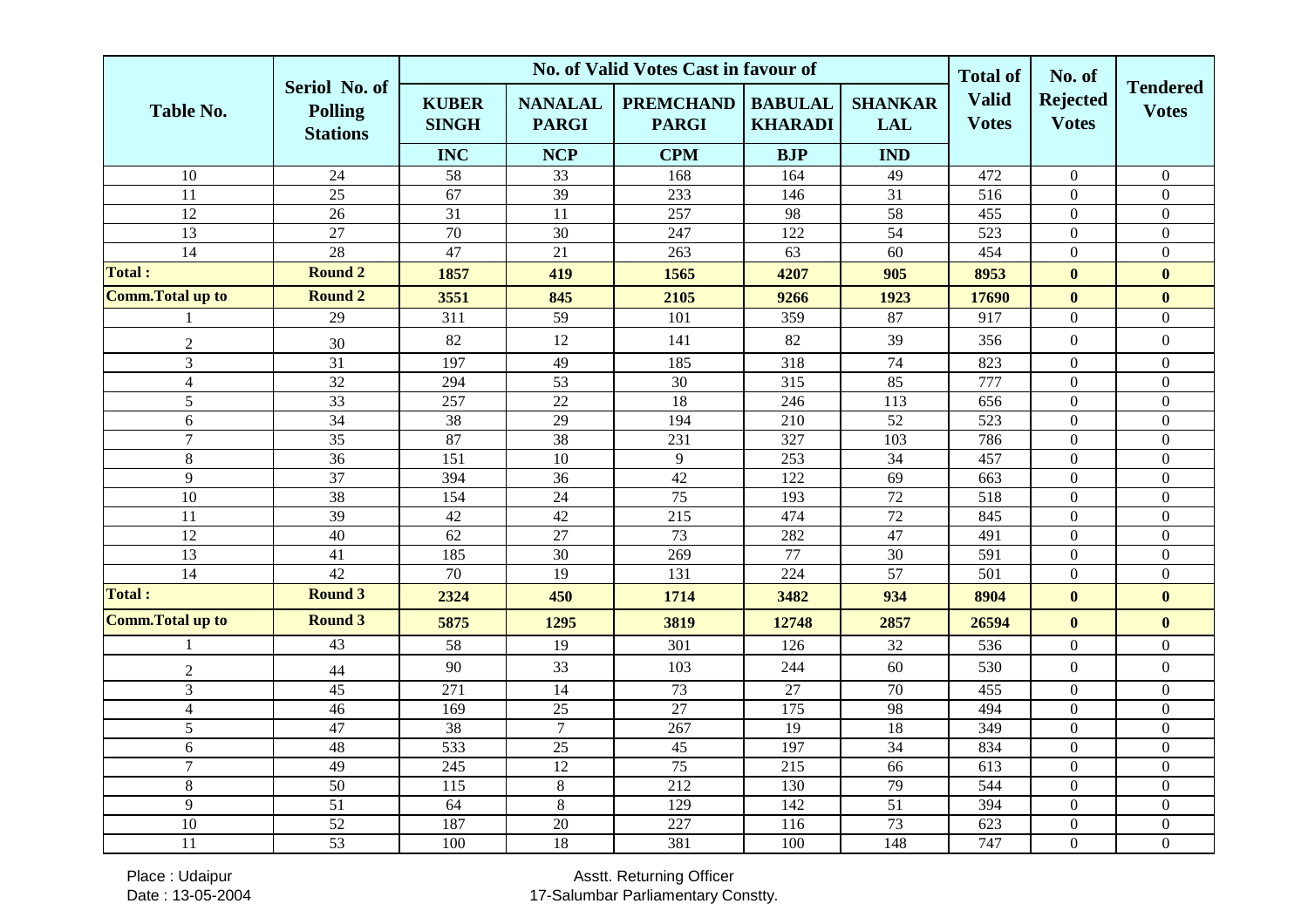|                          |                                                    |                              | No. of Valid Votes Cast in favour of | <b>Total of</b>                  | No. of                           |                              |                              |                                 |                                 |
|--------------------------|----------------------------------------------------|------------------------------|--------------------------------------|----------------------------------|----------------------------------|------------------------------|------------------------------|---------------------------------|---------------------------------|
| Table No.                | Seriol No. of<br><b>Polling</b><br><b>Stations</b> | <b>KUBER</b><br><b>SINGH</b> | <b>NANALAL</b><br><b>PARGI</b>       | <b>PREMCHAND</b><br><b>PARGI</b> | <b>BABULAL</b><br><b>KHARADI</b> | <b>SHANKAR</b><br><b>LAL</b> | <b>Valid</b><br><b>Votes</b> | <b>Rejected</b><br><b>Votes</b> | <b>Tendered</b><br><b>Votes</b> |
|                          |                                                    | <b>INC</b>                   | <b>NCP</b>                           | <b>CPM</b>                       | <b>BJP</b>                       | <b>IND</b>                   |                              |                                 |                                 |
| $\overline{12}$          | $\overline{54}$                                    | 111                          | $28\,$                               | 183                              | 164                              | 191                          | 677                          | $\overline{0}$                  | $\mathbf{0}$                    |
| 13                       | 55                                                 | 107                          | $\overline{36}$                      | 225                              | 232                              | 147                          | 747                          | $\mathbf{0}$                    | $\overline{0}$                  |
| 14                       | 56                                                 | $\overline{96}$              | $\overline{25}$                      | 617                              | $\overline{63}$                  | $\overline{33}$              | 834                          | $\mathbf{0}$                    | $\overline{0}$                  |
| <b>Total:</b>            | <b>Round 4</b>                                     | 2184                         | 278                                  | 2865                             | 1950                             | 1100                         | 8377                         | $\bf{0}$                        | $\bf{0}$                        |
| <b>Comm. Total up to</b> | <b>Round 4</b>                                     | 8059                         | 1573                                 | 6684                             | 14698                            | 3957                         | 34971                        | $\mathbf{0}$                    | $\bf{0}$                        |
|                          | 57                                                 | 86                           | 16                                   | 367                              | 175                              | 32                           | 676                          | $\mathbf{0}$                    | $\overline{0}$                  |
| $\overline{2}$           | 58                                                 | 79                           | 19                                   | 205                              | 171                              | 92                           | 566                          | $\mathbf{0}$                    | $\overline{0}$                  |
| $\overline{3}$           | 59                                                 | 107                          | 22                                   | 197                              | 85                               | 107                          | 518                          | $\theta$                        | $\overline{0}$                  |
| $\overline{4}$           | 60                                                 | 79                           | 69                                   | 433                              | 67                               | 81                           | 729                          | $\overline{0}$                  | $\overline{0}$                  |
| 5                        | 61                                                 | 114                          | 29                                   | 309                              | 97                               | 74                           | 623                          | $\mathbf{0}$                    | $\Omega$                        |
| 6                        | 62                                                 | 118                          | 19                                   | 128                              | 48                               | 167                          | 480                          | $\mathbf{0}$                    | $\overline{0}$                  |
| $\overline{7}$           | $\overline{63}$                                    | 46                           | $\overline{10}$                      | 29                               | 190                              | 221                          | 496                          | $\mathbf{0}$                    | $\overline{0}$                  |
| $8\,$                    | 64                                                 | 162                          | 12                                   | 94                               | 169                              | 118                          | 555                          | $\mathbf{0}$                    | $\overline{0}$                  |
| 9                        | 65                                                 | 80                           | $\overline{20}$                      | 209                              | $\overline{53}$                  | $\overline{50}$              | $\overline{412}$             | $\mathbf{0}$                    | $\overline{0}$                  |
| 10                       | 66                                                 | 219                          | $\overline{25}$                      | 84                               | $\overline{31}$                  | 380                          | 739                          | $\mathbf{0}$                    | $\mathbf{0}$                    |
| 11                       | $\overline{67}$                                    | $\overline{76}$              | 16                                   | $\overline{26}$                  | $\overline{356}$                 | $\overline{57}$              | $\overline{531}$             | $\mathbf{0}$                    | $\mathbf{0}$                    |
| $\overline{12}$          | $\overline{68}$                                    | 194                          | $\overline{10}$                      | 38                               | $\overline{226}$                 | 74                           | $\overline{542}$             | $\mathbf{0}$                    | $\overline{0}$                  |
| $\overline{13}$          | $\overline{69}$                                    | 69                           | 24                                   | 204                              | 159                              | 76                           | $\overline{532}$             | $\mathbf{0}$                    | $\overline{0}$                  |
| $\overline{14}$          | 70                                                 | 47                           | 16                                   | 27                               | 270                              | 258                          | 618                          | $\mathbf{0}$                    | $\overline{0}$                  |
| <b>Total:</b>            | Round 5                                            | 1476                         | 307                                  | 2350                             | 2097                             | 1787                         | 8017                         | $\overline{0}$                  | $\overline{0}$                  |
| <b>Comm. Total up to</b> | <b>Round 5</b>                                     | 9535                         | 1880                                 | 9034                             | 16795                            | 5744                         | 42988                        | $\overline{0}$                  | $\mathbf{0}$                    |
|                          | $\overline{71}$                                    | 60                           | 14                                   | 76                               | 166                              | 153                          | 469                          | $\mathbf{0}$                    | $\overline{0}$                  |
| $\overline{2}$           | 72                                                 | 24                           | $8\,$                                | 9                                | 474                              | 47                           | 562                          | $\mathbf{0}$                    | $\overline{0}$                  |
| $\overline{3}$           | 73                                                 | $\overline{75}$              | 16                                   | 65                               | 239                              | 103                          | 498                          | $\overline{0}$                  | $\overline{0}$                  |
| $\overline{4}$           | 74                                                 | 30                           | 9                                    | $\tau$                           | 285                              | 141                          | 472                          | $\theta$                        | $\overline{0}$                  |
| 5                        | 75                                                 | 68                           | 18                                   | 46                               | 245                              | 171                          | 548                          | $\overline{0}$                  | $\overline{0}$                  |
| 6                        | 76                                                 | 105                          | 12                                   | 16                               | 265                              | 150                          | 548                          | $\overline{0}$                  | $\Omega$                        |
| $\overline{7}$           | 77                                                 | 44                           | 14                                   | $\overline{30}$                  | 232                              | 167                          | 487                          | $\mathbf{0}$                    | $\overline{0}$                  |
| 8                        | 78                                                 | 75                           | $\overline{16}$                      | $\overline{39}$                  | 236                              | 230                          | 596                          | $\mathbf{0}$                    | $\overline{0}$                  |
| 9                        | 79                                                 | $\overline{71}$              | 15                                   | 99                               | 180                              | $\overline{311}$             | 676                          | $\mathbf{0}$                    | $\overline{0}$                  |
| $\overline{10}$          | 80                                                 | 151                          | $\overline{18}$                      | $\overline{7}$                   | $\overline{64}$                  | 397                          | 637                          | $\mathbf{0}$                    | $\overline{0}$                  |
| 11                       | 81                                                 | 124                          | $\overline{9}$                       | $6\,$                            | 60                               | 316                          | 515                          | $\mathbf{0}$                    | $\mathbf{0}$                    |
| $\overline{12}$          | 82                                                 | 104                          | $\overline{10}$                      | $\overline{10}$                  | 159                              | 368                          | 651                          | $\boldsymbol{0}$                | $\overline{0}$                  |
| $\overline{13}$          | 83                                                 | $\overline{72}$              | 9                                    | 11                               | 241                              | 238                          | $\overline{571}$             | $\overline{0}$                  | $\overline{0}$                  |

Place : Udaipur Date : 13-05-2004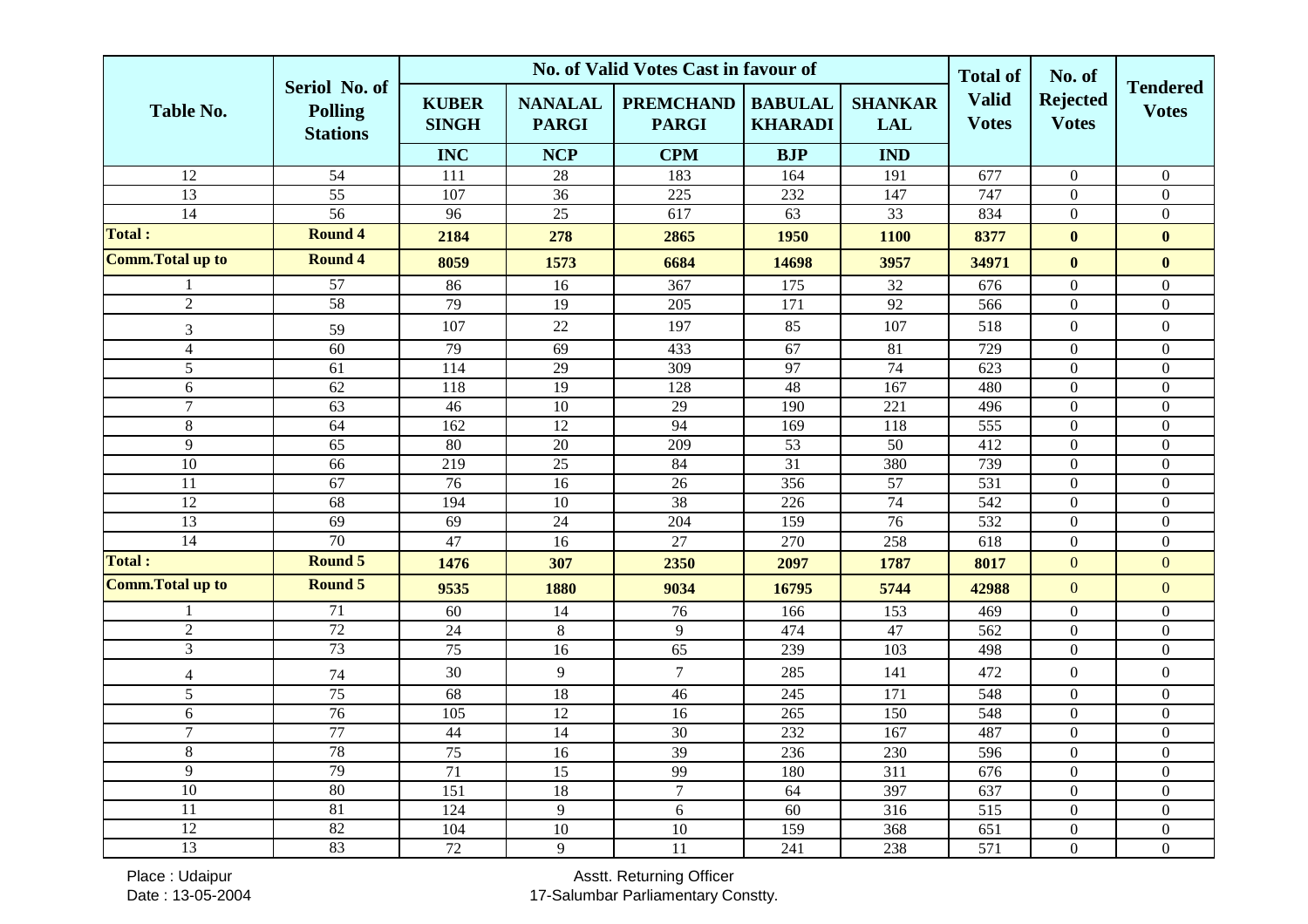|                          |                                                    | No. of Valid Votes Cast in favour of |                                |                                  |                                  |                              |                                                 | No. of                          |                                 |
|--------------------------|----------------------------------------------------|--------------------------------------|--------------------------------|----------------------------------|----------------------------------|------------------------------|-------------------------------------------------|---------------------------------|---------------------------------|
| <b>Table No.</b>         | Seriol No. of<br><b>Polling</b><br><b>Stations</b> | <b>KUBER</b><br><b>SINGH</b>         | <b>NANALAL</b><br><b>PARGI</b> | <b>PREMCHAND</b><br><b>PARGI</b> | <b>BABULAL</b><br><b>KHARADI</b> | <b>SHANKAR</b><br><b>LAL</b> | <b>Total of</b><br><b>Valid</b><br><b>Votes</b> | <b>Rejected</b><br><b>Votes</b> | <b>Tendered</b><br><b>Votes</b> |
|                          |                                                    | <b>INC</b>                           | <b>NCP</b>                     | <b>CPM</b>                       | <b>BJP</b>                       | <b>IND</b>                   |                                                 |                                 |                                 |
| 14                       | $\overline{84}$                                    | 54                                   | 20                             | 26                               | 563                              | 205                          | 868                                             | $\boldsymbol{0}$                | $\boldsymbol{0}$                |
| <b>Total:</b>            | Round 6                                            | 1057                                 | 188                            | 447                              | 3409                             | 2997                         | 8098                                            | $\mathbf{0}$                    | $\mathbf{0}$                    |
| <b>Comm. Total up to</b> | Round 6                                            | 10592                                | 2068                           | 9481                             | 20204                            | 8741                         | 51086                                           | $\mathbf{0}$                    | $\mathbf{0}$                    |
|                          | 85                                                 | 59                                   | 22                             | 11                               | 64                               | 291                          | 447                                             | $\mathbf{0}$                    | $\mathbf{0}$                    |
| $\overline{2}$           | 86                                                 | 120                                  | 9                              | 15                               | 47                               | 303                          | 494                                             | $\mathbf{0}$                    | $\mathbf{0}$                    |
| 3                        | 87                                                 | 410                                  | 24                             | 19                               | 276                              | 90                           | 819                                             | $\boldsymbol{0}$                | $\boldsymbol{0}$                |
| $\overline{4}$           | 88                                                 | 327                                  | $\overline{22}$                | $\overline{14}$                  | 117                              | $\overline{225}$             | 705                                             | $\mathbf{0}$                    | $\mathbf{0}$                    |
| 5                        | 89                                                 | 561                                  | 25                             | 30                               | 123                              | 130                          | 869                                             | $\Omega$                        | $\boldsymbol{0}$                |
| 6                        | 90                                                 | 185                                  | 15                             | 11                               | 252                              | 126                          | 589                                             | $\overline{0}$                  | $\mathbf{0}$                    |
| $\overline{7}$           | $\overline{91}$                                    | 460                                  | 29                             | 28                               | 211                              | 38                           | 766                                             | $\Omega$                        | $\Omega$                        |
| 8                        | $\overline{92}$                                    | 217                                  | $\overline{15}$                | $\overline{12}$                  | 285                              | $\overline{32}$              | 561                                             | $\mathbf{0}$                    | $\mathbf{0}$                    |
| $\overline{9}$           | 93                                                 | 597                                  | 19                             | 15                               | 220                              | 68                           | 919                                             | $\overline{0}$                  | $\overline{0}$                  |
| $\overline{10}$          | $\overline{94}$                                    | $\overline{314}$                     | $\overline{20}$                | $\overline{42}$                  | 163                              | 69                           | 608                                             | $\mathbf{0}$                    | $\mathbf{0}$                    |
| 11                       | 95                                                 | 214                                  | 18                             | 31                               | 371                              | 171                          | 805                                             | $\boldsymbol{0}$                | $\boldsymbol{0}$                |
| $\overline{12}$          | $\overline{96}$                                    | $\overline{210}$                     | $\overline{22}$                | $\overline{25}$                  | $\overline{312}$                 | 183                          | 752                                             | $\overline{0}$                  | $\mathbf{0}$                    |
| 13                       | 97                                                 | 276                                  | 41                             | 20                               | 237                              | 361                          | 935                                             | $\mathbf{0}$                    | $\boldsymbol{0}$                |
| 14                       | 98                                                 | $\overline{52}$                      | 13                             | 78                               | 194                              | 222                          | 559                                             | $\overline{0}$                  | $\mathbf{0}$                    |
| <b>Total:</b>            | <b>Round 7</b>                                     | 4002                                 | 294                            | 351                              | 2872                             | 2309                         | 9828                                            | $\mathbf{0}$                    | $\mathbf{0}$                    |
| <b>Comm. Total up to</b> | Round <sub>7</sub>                                 | 14594                                | 2362                           | 9832                             | 23076                            | 11050                        | 60914                                           | $\mathbf{0}$                    | $\mathbf{0}$                    |
|                          | 99                                                 | 82                                   | 8                              | -1                               | 48                               | 583                          | 722                                             | $\mathbf{0}$                    | $\mathbf{0}$                    |
| $\sqrt{2}$               | 100                                                | $\overline{105}$                     | $\overline{14}$                | $\overline{12}$                  | 386                              | $\overline{163}$             | 680                                             | $\overline{0}$                  | $\overline{0}$                  |
| 3                        | 101                                                | 113                                  | 41                             | 24                               | 183                              | 330                          | 691                                             | $\mathbf{0}$                    | $\mathbf{0}$                    |
| $\overline{4}$           | 102                                                | 103                                  | 19                             | 87                               | 35                               | 291                          | 535                                             | $\mathbf{0}$                    | $\mathbf{0}$                    |
| 5                        | 103                                                | 187                                  | 11                             | $\overline{19}$                  | 224                              | 152                          | 593                                             | $\overline{0}$                  | $\boldsymbol{0}$                |
| 6                        | 104                                                | 112                                  | 34                             | $\overline{27}$                  | 62                               | 301                          | 536                                             | $\mathbf{0}$                    | $\mathbf{0}$                    |
| $\tau$                   | 105                                                | 147                                  | 13                             | 21                               | 374                              | 115                          | 670                                             | $\mathbf{0}$                    | $\boldsymbol{0}$                |
| 8                        | 106                                                | $\overline{265}$                     | $\overline{41}$                | $\overline{34}$                  | 374                              | 79                           | 793                                             | $\mathbf{0}$                    | $\overline{0}$                  |
| 9                        | 107                                                | $\overline{49}$                      | 5                              | 5                                | 538                              | 57                           | 654                                             | $\overline{0}$                  | $\mathbf{0}$                    |
| $\overline{10}$          | 108                                                | 108                                  | $\overline{22}$                | 26                               | $\overline{351}$                 | 197                          | 704                                             | $\Omega$                        | $\Omega$                        |
| 11                       | 109                                                | 187                                  | 12                             | 14                               | 285                              | 76                           | 574                                             | $\boldsymbol{0}$                | $\mathbf{0}$                    |
| $\overline{12}$          | 110                                                | 211                                  | $\overline{8}$                 | 17                               | 499                              | $\overline{75}$              | 810                                             | $\boldsymbol{0}$                | $\boldsymbol{0}$                |
| $\overline{13}$          | 111                                                | $\overline{127}$                     | 24                             | $\overline{21}$                  | $\overline{519}$                 | 177                          | 868                                             | $\mathbf{0}$                    | $\mathbf{0}$                    |
| $\overline{14}$          | 112                                                | $\overline{62}$                      | $\overline{10}$                | 17                               | 467                              | 48                           | 604                                             | $\boldsymbol{0}$                | $\boldsymbol{0}$                |
| <b>Total:</b>            | <b>Round 8</b>                                     | 1858                                 | 262                            | 325                              | 4345                             | 2644                         | 9434                                            | $\mathbf{0}$                    | $\mathbf{0}$                    |

Place : Udaipur Date : 13-05-2004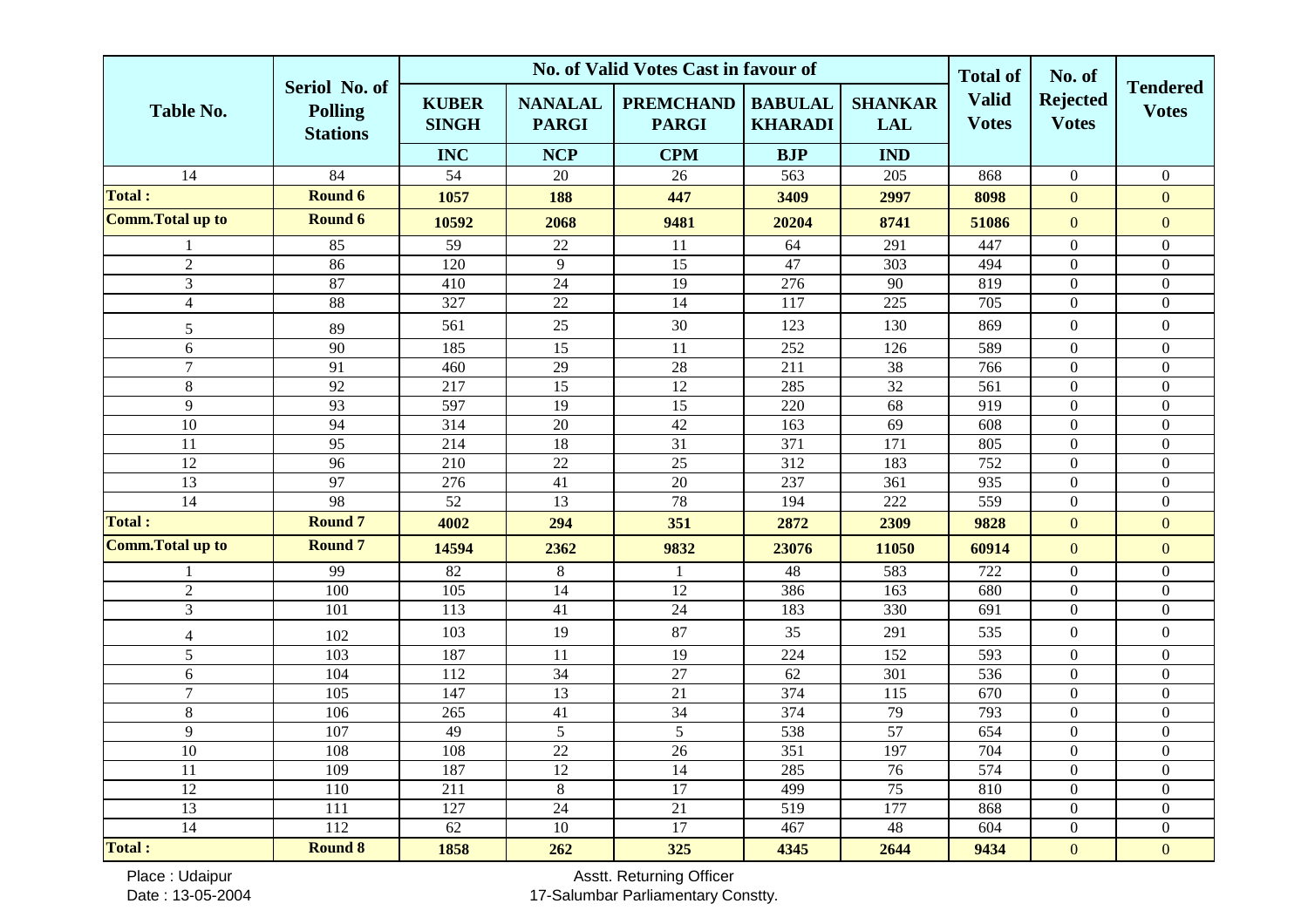|                          |                                                    |                              | <b>No. of Valid Votes Cast in favour of</b> | <b>Total of</b>                  | No. of                           |                              |                              |                                 |                                 |
|--------------------------|----------------------------------------------------|------------------------------|---------------------------------------------|----------------------------------|----------------------------------|------------------------------|------------------------------|---------------------------------|---------------------------------|
| <b>Table No.</b>         | Seriol No. of<br><b>Polling</b><br><b>Stations</b> | <b>KUBER</b><br><b>SINGH</b> | <b>NANALAL</b><br><b>PARGI</b>              | <b>PREMCHAND</b><br><b>PARGI</b> | <b>BABULAL</b><br><b>KHARADI</b> | <b>SHANKAR</b><br><b>LAL</b> | <b>Valid</b><br><b>Votes</b> | <b>Rejected</b><br><b>Votes</b> | <b>Tendered</b><br><b>Votes</b> |
|                          |                                                    | <b>INC</b>                   | <b>NCP</b>                                  | <b>CPM</b>                       | <b>BJP</b>                       | <b>IND</b>                   |                              |                                 |                                 |
| <b>Comm. Total up to</b> | <b>Round 8</b>                                     | 16452                        | 2624                                        | 10157                            | 27421                            | 13694                        | 70348                        | $\mathbf{0}$                    | $\mathbf{0}$                    |
|                          | 113                                                | 162                          | 22                                          | 23                               | 335                              | 61                           | 603                          | $\boldsymbol{0}$                | $\boldsymbol{0}$                |
| $\overline{2}$           | 114                                                | 114                          | 13                                          | 32                               | 203                              | 60                           | 422                          | $\overline{0}$                  | $\Omega$                        |
| 3                        | 115                                                | 245                          | $25\,$                                      | 39                               | 206                              | 96                           | 611                          | $\overline{0}$                  | $\overline{0}$                  |
| $\overline{4}$           | 116                                                | 107                          | 21                                          | 52                               | 505                              | 143                          | 828                          | $\overline{0}$                  | $\overline{0}$                  |
| $\overline{5}$           | $\overline{117}$                                   | 96                           | $\overline{20}$                             | $\overline{45}$                  | 169                              | 583                          | 913                          | $\overline{0}$                  | $\Omega$                        |
| 6                        | $\overline{118}$                                   | $\overline{98}$              | 11                                          | $\overline{37}$                  | 45                               | 245                          | 436                          | $\mathbf{0}$                    | $\overline{0}$                  |
| 7                        | 119                                                | 172                          | 11                                          | 29                               | 425                              | 89                           | 726                          | $\overline{0}$                  | $\overline{0}$                  |
| 8                        | 120                                                | 264                          | 30                                          | 138                              | 187                              | $\overline{75}$              | 694                          | $\overline{0}$                  | $\overline{0}$                  |
| 9                        | $\overline{121}$                                   | 287                          | $\overline{52}$                             | 394                              | 240                              | 81                           | 1054                         | $\overline{0}$                  | $\overline{0}$                  |
| $\overline{10}$          | $\overline{122}$                                   | 79                           | $\overline{22}$                             | $\overline{32}$                  | $\overline{551}$                 | 167                          | 851                          | $\overline{0}$                  | $\overline{0}$                  |
| 11                       | $\overline{123}$                                   | 302                          | $\overline{26}$                             | $\overline{26}$                  | 132                              | 186                          | $\overline{672}$             | $\Omega$                        | $\overline{0}$                  |
| $\overline{12}$          | $\overline{124}$                                   | 327                          | $\overline{15}$                             | $\overline{9}$                   | 138                              | $\overline{58}$              | 547                          | $\overline{0}$                  | $\Omega$                        |
| 13                       | $\overline{125}$                                   | $\overline{220}$             | 16                                          | 20                               | 156                              | $\overline{35}$              | 447                          | $\overline{0}$                  | $\overline{0}$                  |
| $\overline{14}$          | $\overline{126}$                                   | 316                          | 24                                          | 20                               | $\overline{215}$                 | 60                           | 635                          | $\overline{0}$                  | $\overline{0}$                  |
| <b>Total:</b>            | <b>Round 9</b>                                     | 2789                         | 308                                         | 896                              | 3507                             | 1939                         | 9439                         | $\overline{0}$                  | $\boldsymbol{0}$                |
| <b>Comm. Total up to</b> | <b>Round 9</b>                                     | 19241                        | 2932                                        | 11053                            | 30928                            | 15633                        | 79787                        | $\overline{0}$                  | $\overline{0}$                  |
|                          | 127                                                | 271                          | 13                                          | 9                                | 200                              | 61                           | 554                          | $\boldsymbol{0}$                | $\overline{0}$                  |
| $\overline{2}$           | 128                                                | 476                          | 25                                          | 35                               | 124                              | 64                           | 724                          | $\overline{0}$                  | $\overline{0}$                  |
| $\overline{3}$           | 129                                                | 166                          | $\overline{14}$                             | $\overline{16}$                  | 303                              | 35                           | 534                          | $\overline{0}$                  | $\mathbf{0}$                    |
| $\overline{4}$           | 130                                                | $\overline{221}$             | $\overline{24}$                             | 18                               | 193                              | 78                           | 534                          | $\boldsymbol{0}$                | $\mathbf{0}$                    |
| $\overline{5}$           | 131                                                | $\overline{415}$             | $\overline{27}$                             | $\overline{19}$                  | 179                              | $\overline{60}$              | 700                          | $\overline{0}$                  | $\mathbf{0}$                    |
| 6                        | 132                                                | 361                          | 24                                          | 24                               | 190                              | 111                          | 710                          | $\overline{0}$                  | $\overline{0}$                  |
| 7                        | 133                                                | 190                          | $\overline{29}$                             | 65                               | 437                              | 228                          | 949                          | $\boldsymbol{0}$                | $\mathbf{0}$                    |
| 8                        | 134                                                | 71                           | 12                                          | $\overline{27}$                  | 241                              | 148                          | 499                          | $\overline{0}$                  | $\mathbf{0}$                    |
| 9                        | $\overline{135}$                                   | 177                          | 28                                          | 214                              | 217                              | 207                          | 843                          | $\overline{0}$                  | $\overline{0}$                  |
| 10                       | 136                                                | 92                           | 29                                          | $\overline{31}$                  | 203                              | 195                          | 550                          | $\overline{0}$                  | $\overline{0}$                  |
| 11                       | 137                                                | 87                           | 11                                          | 214                              | 69                               | 171                          | 552                          | $\overline{0}$                  | $\overline{0}$                  |
| $\overline{12}$          | 138                                                | 195                          | 16                                          | $\overline{30}$                  | 452                              | 105                          | 798                          | $\boldsymbol{0}$                | $\overline{0}$                  |
| 13                       | 139                                                | 201                          | $\overline{32}$                             | 132                              | 221                              | 197                          | 783                          | $\overline{0}$                  | $\mathbf{0}$                    |
| $\overline{14}$          | 140                                                | 94                           | $\overline{10}$                             | $\overline{33}$                  | 486                              | 63                           | 686                          | $\overline{0}$                  | $\boldsymbol{0}$                |
| <b>Total:</b>            | <b>Round 10</b>                                    | 3017                         | 294                                         | 867                              | 3515                             | 1723                         | 9416                         | $\mathbf{0}$                    | $\mathbf{0}$                    |
| <b>Comm. Total up to</b> | <b>Round 10</b>                                    | 22258                        | 3226                                        | 11920                            | 34443                            | 17356                        | 89203                        | $\overline{0}$                  | $\overline{0}$                  |